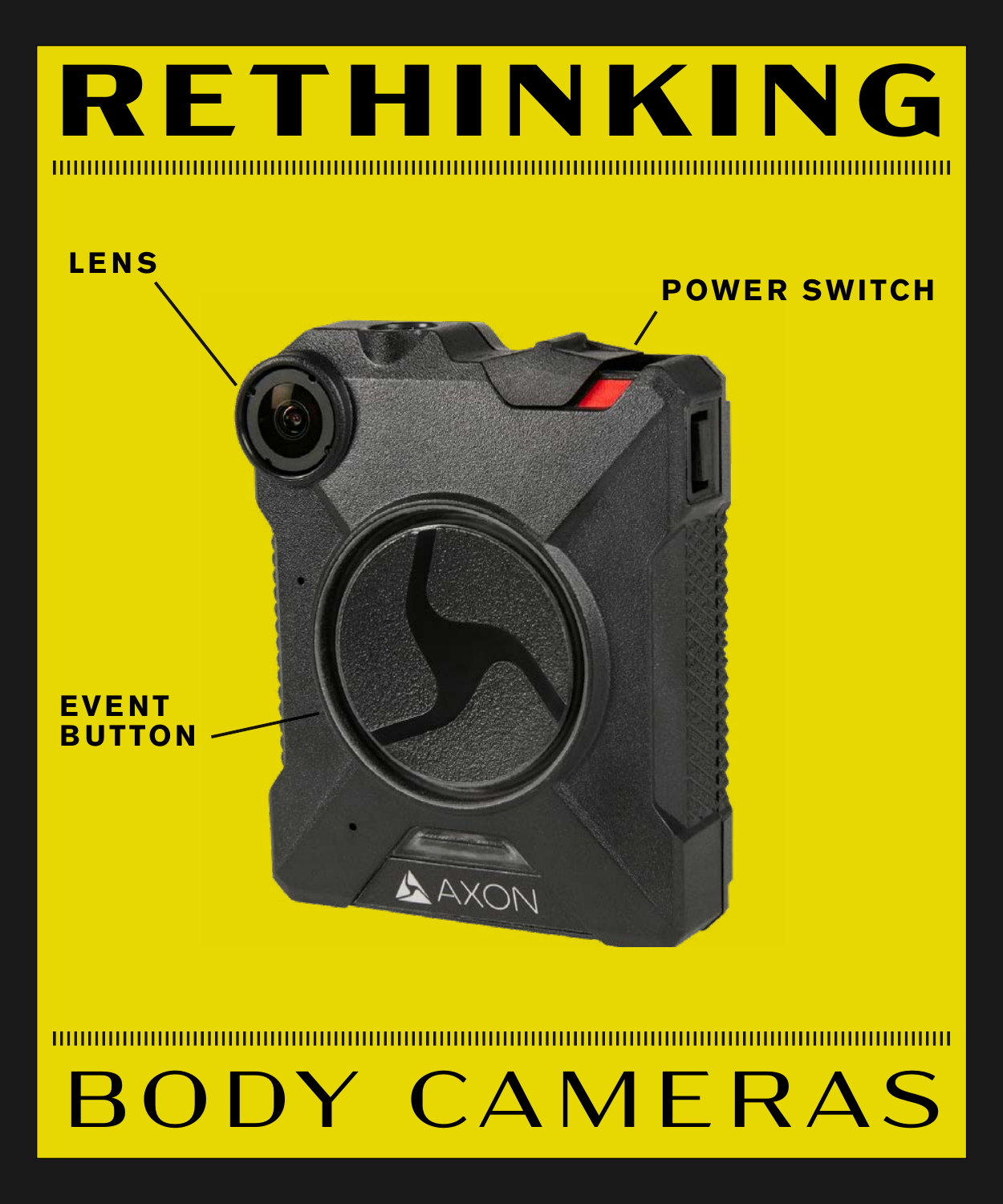## **B O DY CA M E R A S D O N OT G UA R A N T E E ACCOU NTAB I LITY.**

## **B O DY CA M E R A S D O N OT G UA R A N T E E TRAN S PAR E N CY.**

### **W E M U S T E N S U R E T H AT A N Y T E C H N O LO GY M A K I N G T H E S E C L A I M S D O E S N OT E N D U P A S A N OT H E R W E A P O N TO BE USED AGAINST US.**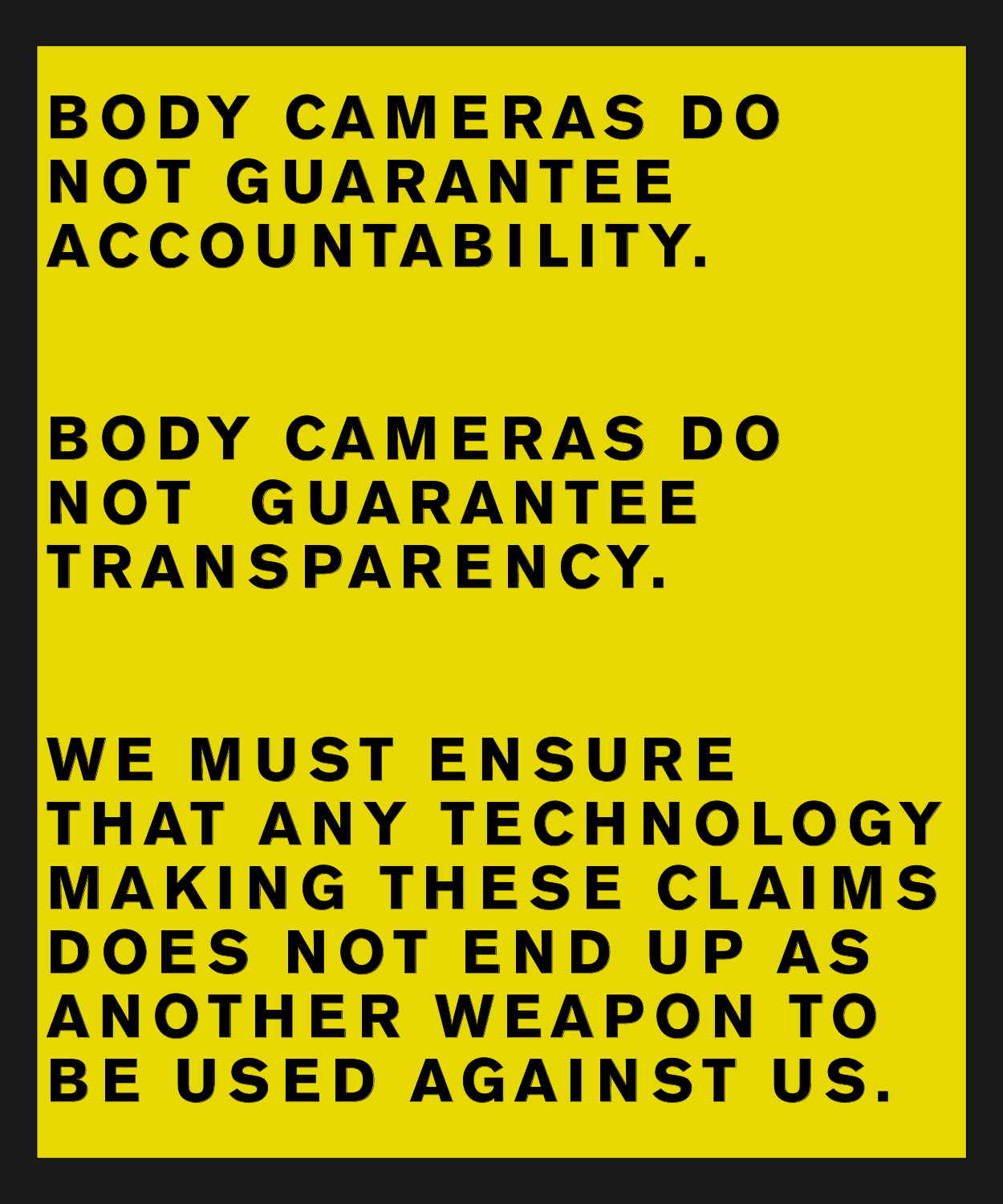**'**

## **AXON BODY CAMERAS**

### **AS OF LATE 2018, OVER HALF OF POLICE D E PARTM E NTS HAD I M PLE M E NTE D A BODY-WORN CAMERA PROGRAM.**

Axon, formerly called Taser, is the nation's leading body camera manufacturer with 85% of the market as of 2017.

Since their beginnings making stun guns, Axon has expanded their product line to include other weapons, cameras, and cloud data services tailored for the police and military.

#### Since the death of George Floyd on May 25th, Axon's stock price has risen 40%.

SOURCES:

"Axon", Wikipedia.org "Just How Common Are Body Cameras in Police Departments?", GovTech.com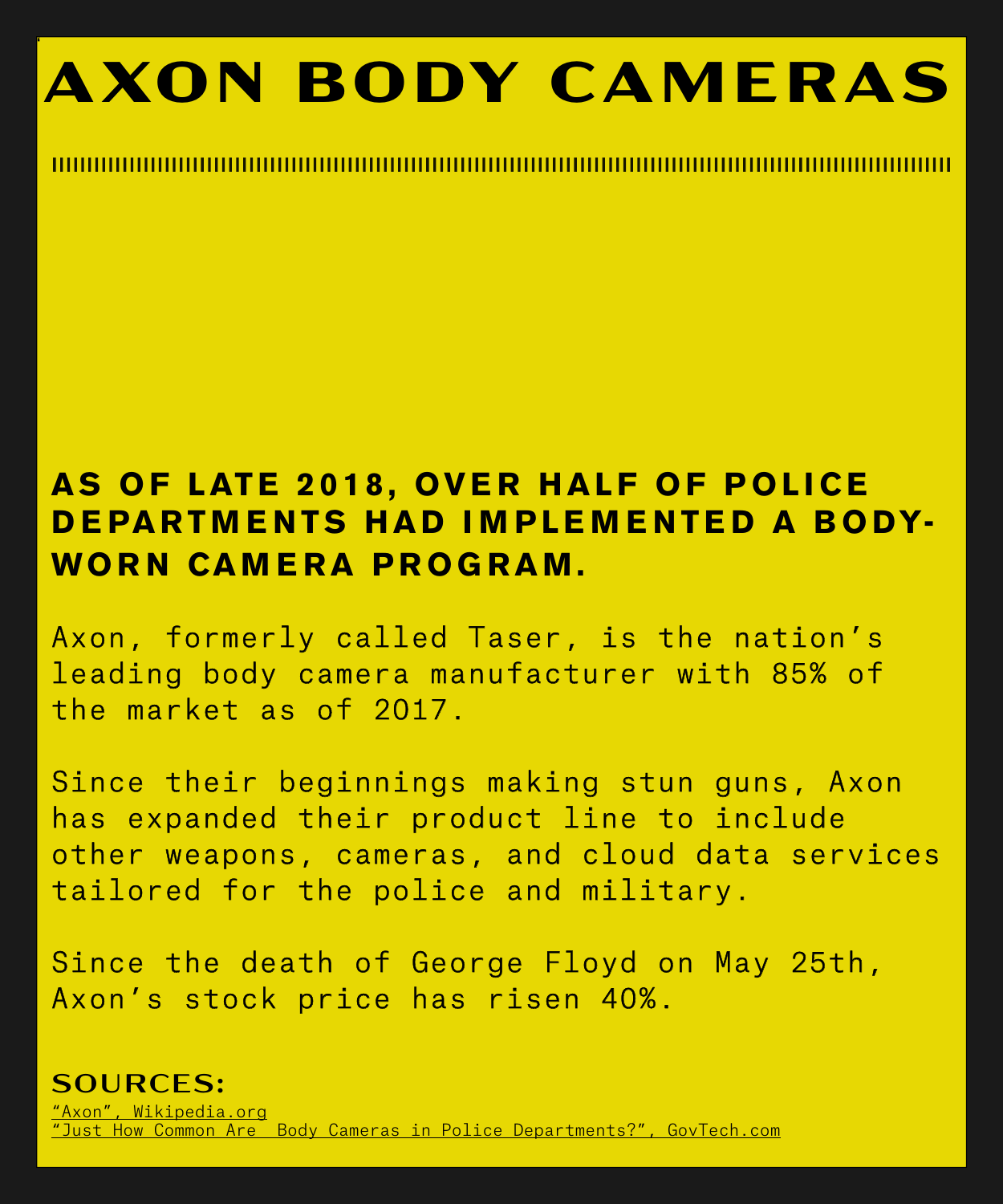## **CAMERA OPERATION**

### WHEN TURNED ON, AN AXON BODY CAMERA **IS ALWAYS RECORDING VIDEO BUT NOT NECESSARILY SAVING THAT VIDEO.**

To save storage, the camera is constantly recording and deleting until an officer activates the camera by pressing the Event Button.

When activated, the camera goes back and grabs the last 30 seconds of video but not

### audio.

### This means that relevant audio like conversations, gunshots and other spatial/ non-visual information is not captured.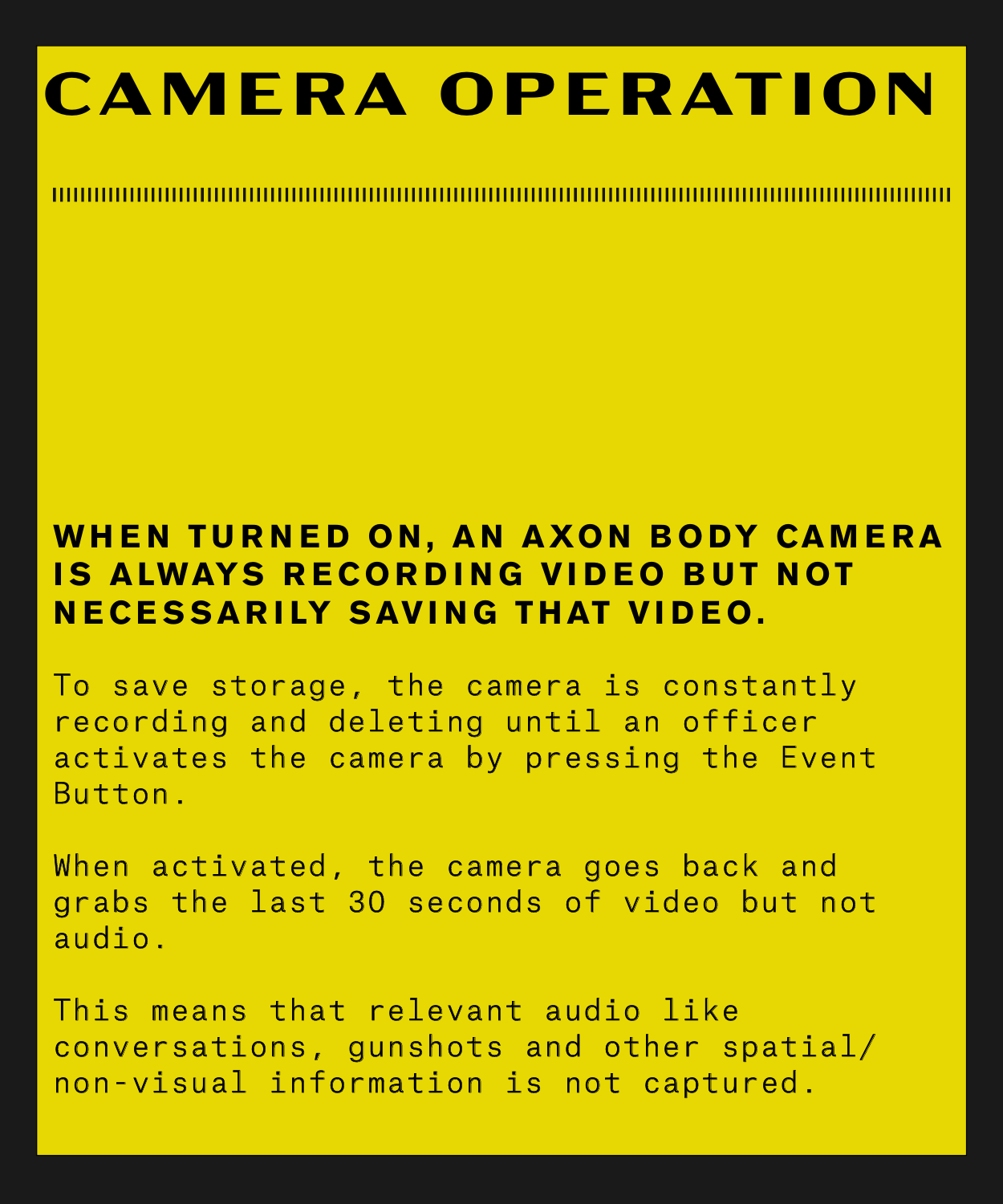## **PERSPECTIVE**

### **THE BODY CAMERA SEES THE WORLD THROUGH THE POLICE OFFICER'S EYES.**

Audiences tend to empathize and favor with first-person video, a psychological phenomenon known as "camera perspective bias".

Additionally, many departments allow officers to review footage before giving testimony or writing reports. This gives them the ability to craft narratives that are supported by the available evidence.

These policies allow officers to retroactively justify unlawful actions such as illegal stops, searches, and use of force.

#### SOURCES:

"Police Body Cameras: What Do You See?", New York Times

"Body camera footage leads to lower judgments of intent than dash camera footage", Broderick L. Turner, Eugene M. Caruso, Mike A. Dilich, and Neal J. Roese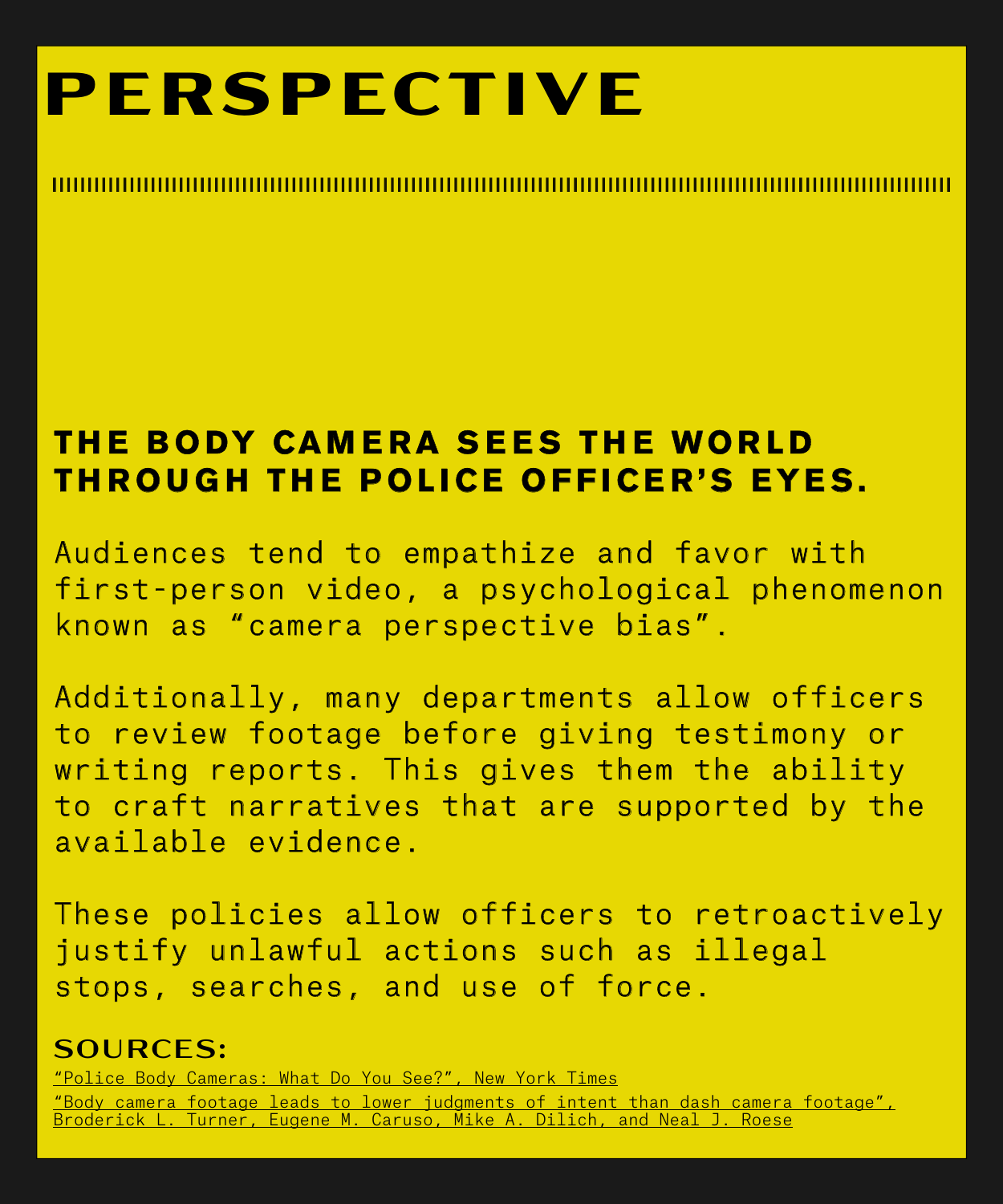SOURCES:

"Research on Body Cameras: What We Know, What We Need to Know, by Cynthia Lum, Megan Stoltz,

Chistopher S. Koper, and J. Amber Scherer, Criminology & Public Policy

**A 2 0 1 8 S T U DY F O U N D T H AT T H E R E WA S N O D E C R E A S E I N U S E O F F O R C E I N C I D E N T S BY O F F I C E R S W E A R I N G B O DY CAMERAS.**

**A 2017 STUDY FOUND T H AT 9 3 % O F P R O S E C U TO R S ' O F F I C E S U S E D B O DY CA M E R A F O OTAG E TO H E L P P R O S E C U T E CIVILIANS.**

**BODY CAMERAS WERE USED** 

### **TO P R O S E C U T E P O L I C E J U S T 8.3% OF THE TIME.**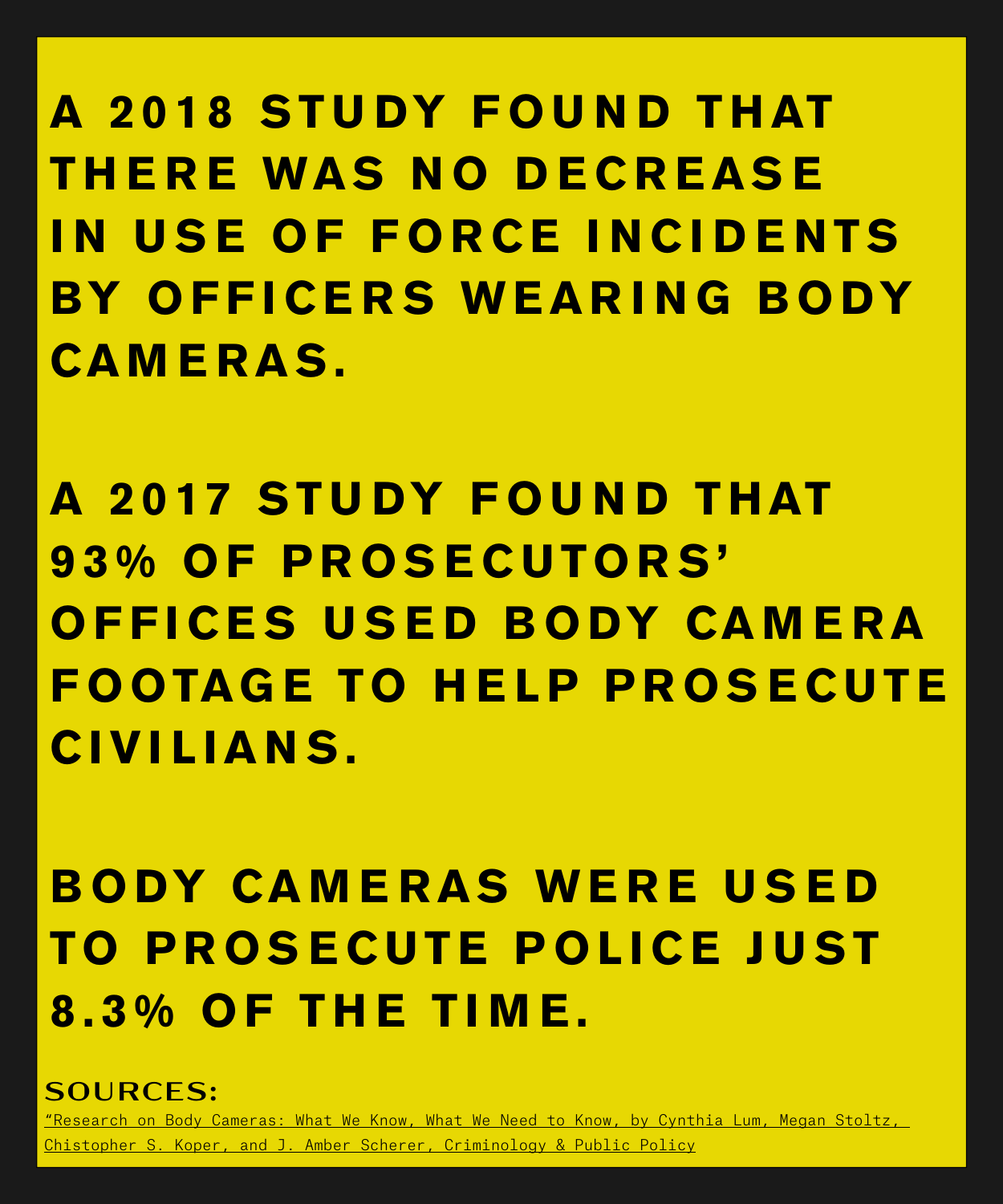## **EVIDENCE.COM**

Police departments store body camera footage on Evidence.com, Axon's cloud-based digital evidence storage site.

Files uploaded to Evidence.com contain metadata including location, date, and category of incident (as determined by the officer).

Officers may view, share, or redact files from within the program.

### **DEPARTMENTS STORE THIS PUBLIC VIDEO EVIDENCE ON PRIVATE SERVERS OPERATED BY MICROSOFT AND AXON.**

A single department can generate 100k+ hours of footage per year. Data storage alone can cost millions of dollars in addition to the cost of cameras and subscription services.

SOURCES: "Axon moves 20 PB of data, Evidence.com to Microsoft Azure", ZDNet.com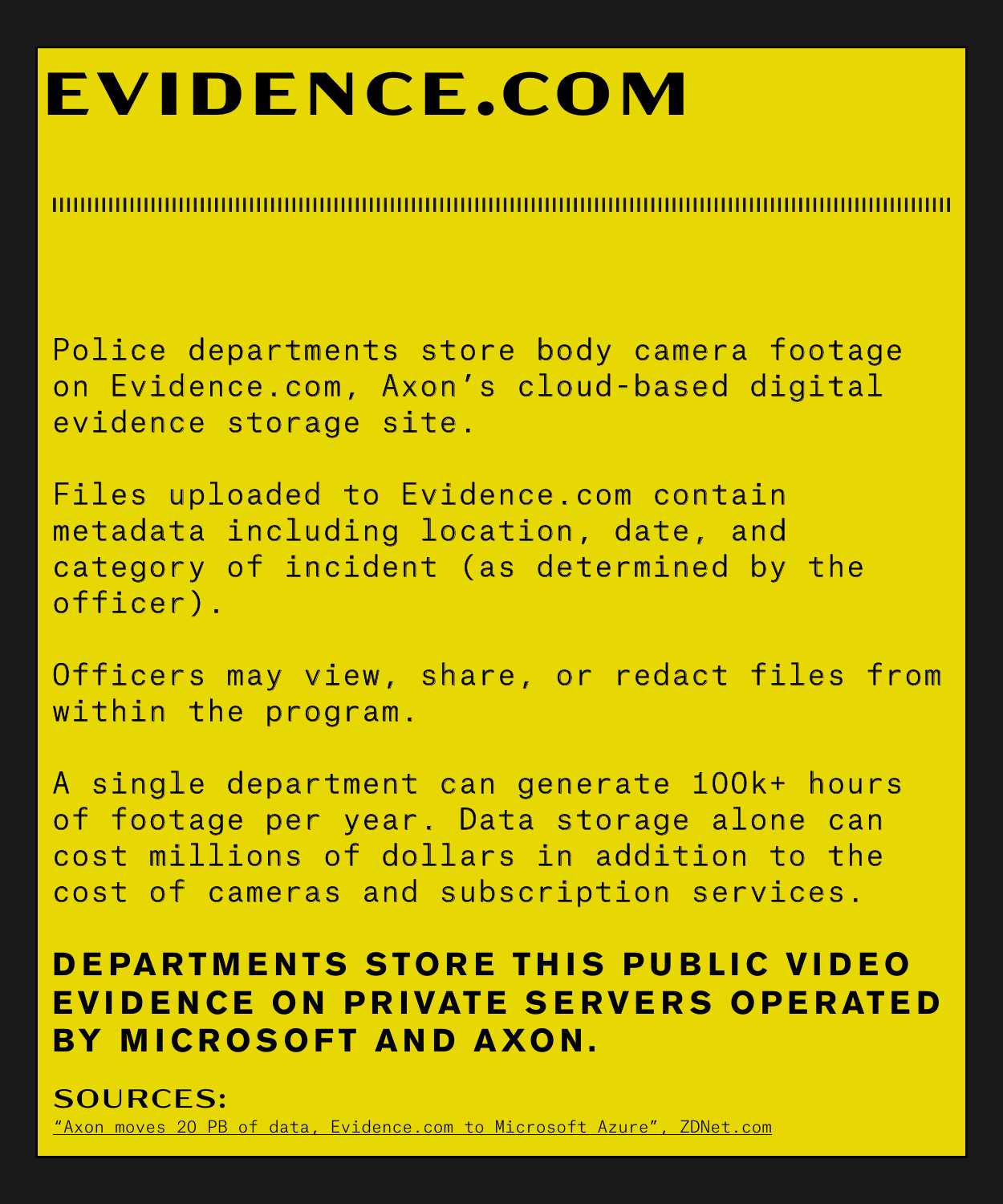## **MACHINE LEARNING**

It is impossible for any department to manually process the massive amounts of footage body cameras capture.

Axon has unrolled machine learning software to automatically sort and process video evidence.

### **THESE ALGORITHMS ARE SUBJECT TO THE SAME RACIAL BIASES AS THE HUMANS THAT DESIGN THEM AND THE POLICE THAT DEPLOY THEM.**

These services include algorithms for detecting faces, transcribing speech to text, and looking up license plate information, further building a surveillance infrastructure

#### in over-policed communities.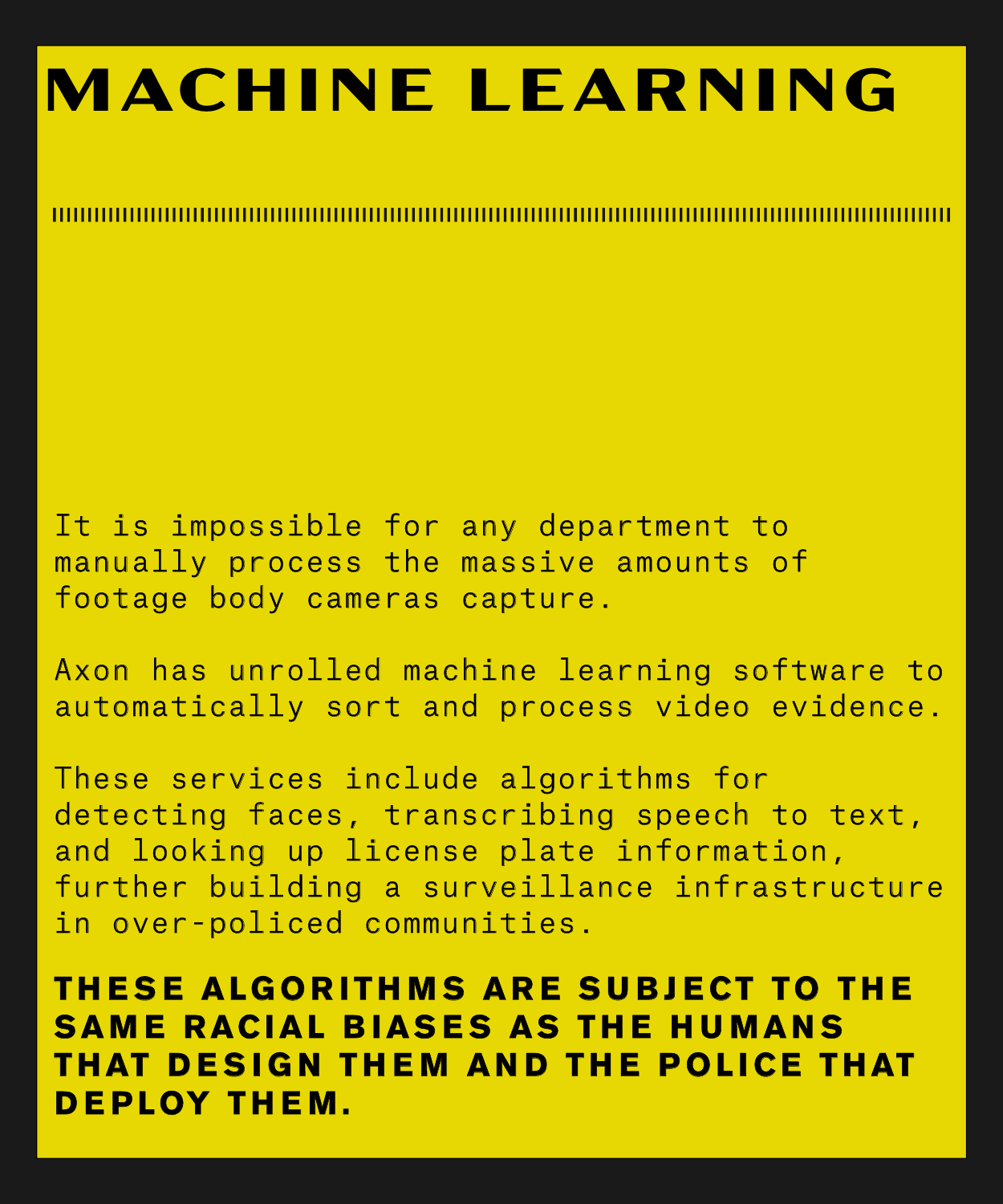### **THE FUTURE?**

The criminal justice system functions as a means to target, surveil and manage minority groups that it deems a threat.

Disproportionate surveillance of minorities leads to higher incarceration, not higher rates of crime.

Technology that accelerates this process is not an acceptable solution.

### **TO ACHIEVE TRANSFORMATIVE JUSTICE IN AMERICA, WE MUST PRIORITIZE HEALTH, E D U CAT I O N , A N D C O M M U N I T Y- BA S E D SOLUTIONS.**

The question should not be how to better use body cameras, but what does it say about the institution of policing that body cameras are needed in the first place?